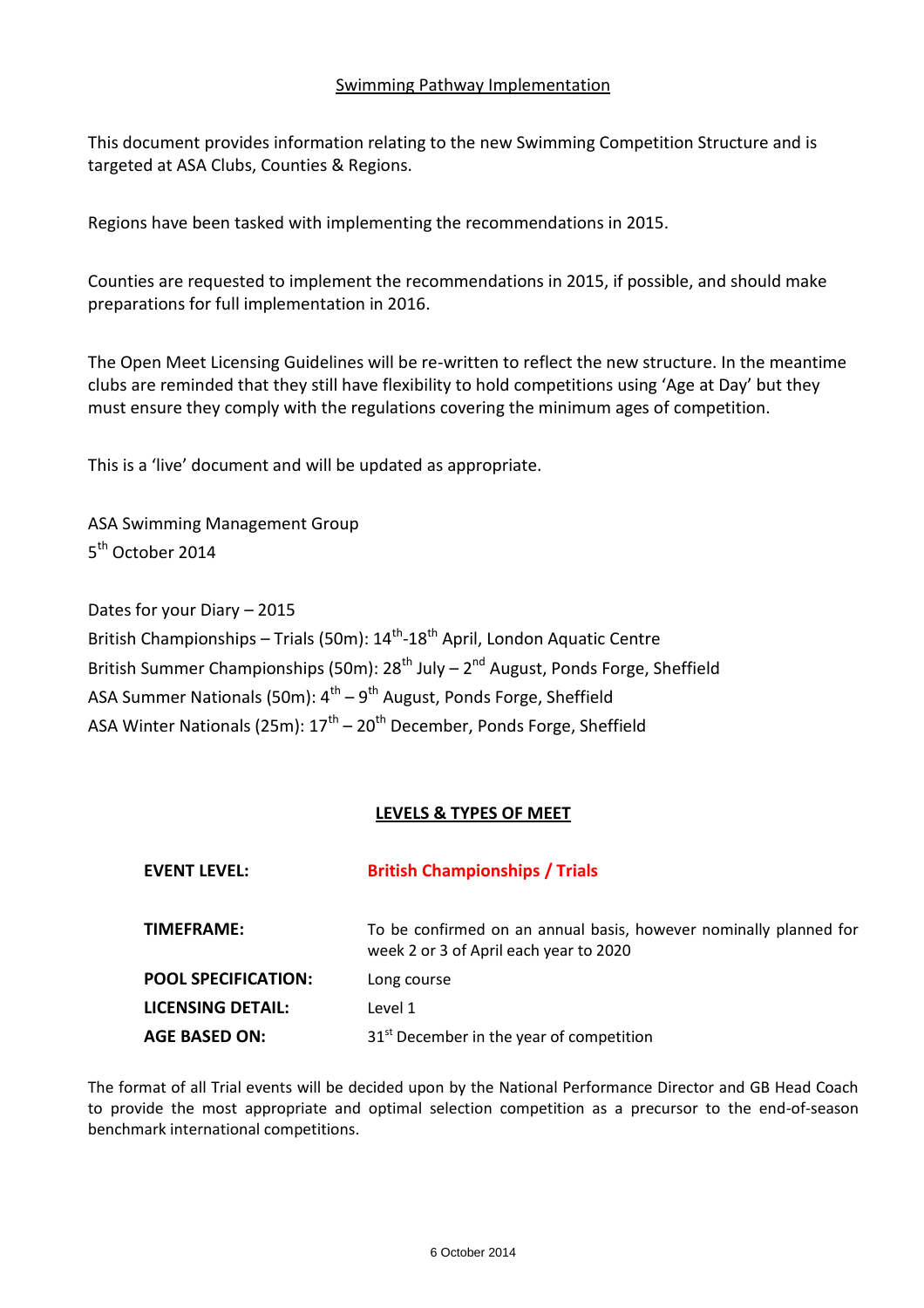| <b>EVENT LEVEL:</b>        | <b>British Summer Championships</b>                                                                                                                                                                                                      |
|----------------------------|------------------------------------------------------------------------------------------------------------------------------------------------------------------------------------------------------------------------------------------|
| <b>TIMEFRAME:</b>          | Calendar weeks $30 \rightarrow 31$ (inclusive)                                                                                                                                                                                           |
| <b>POOL SPECIFICATION:</b> | Long course                                                                                                                                                                                                                              |
| <b>LICENSING DETAIL:</b>   | Level 1                                                                                                                                                                                                                                  |
| <b>AGE BASED ON:</b>       | 31 <sup>st</sup> December in the year of competition                                                                                                                                                                                     |
| <b>MINIMUM AGE:</b>        | 13 years of age in the year of competition (via 13/14 rankings)                                                                                                                                                                          |
| <b>AGE BANDINGS:</b>       | 13/14 years; 15 years; 16 years; 17 years; 18 years & over                                                                                                                                                                               |
| <b>QUALIFICATION:</b>      | Entry drawn from the British Rankings database                                                                                                                                                                                           |
|                            | Top 24 ranked individual British swimmers per event and age band identified<br>from British ranking list from the specified qualifying window. Top 20 relays<br>teams in the specified age groupings invited based on the specific relay |

qualifying competitions.

### **EVENT DETAIL:**

| <b>EVENT / AGE</b>       | $13/14$ years   | 15 years        | 16 years        | 17 years | <b>18 &amp; over</b> |
|--------------------------|-----------------|-----------------|-----------------|----------|----------------------|
| 50m Freestyle            | ☑               | ☑               | ☑               | ☑        | ☑                    |
| 100m Freestyle           | $\triangledown$ | ☑               | ☑               | ☑        | ☑                    |
| 200m Freestyle           | ☑               | ☑               | ☑               | ☑        | ☑                    |
| 400m Freestyle           | $\triangledown$ | ☑               | ☑               | ☑        | ☑                    |
| 800/1500m Freestyle      | ☑               | ☑               | ☑               | ☑        | ☑                    |
| <b>50m Backstroke</b>    | ☑               | ☑               | ☑               | ☑        | ☑                    |
| 100m Backstroke          | ☑               | ☑               | ☑               | ⊠        | ☑                    |
| 200m Backstroke          | $\triangledown$ | ☑               | ☑               | ☑        | ☑                    |
| 50m Breaststroke         | ☑               | ☑               | ☑               | ☑        | ☑                    |
| 100m Breaststroke        | ☑               | ☑               | ☑               | ☑        | ☑                    |
| 200m Breaststroke        | ☑               | ☑               | ☑               | ☑        | ☑                    |
| <b>50m Butterfly</b>     | $\triangledown$ | ☑               | ☑               | ☑        | ☑                    |
| 100m Butterfly           | ☑               | ☑               | ☑               | ☑        | ☑                    |
| 200m Butterfly           | ☑               | ☑               | ☑               | ☑        | ☑                    |
| 200m I.M.                | ☑               | $\triangledown$ | $\triangledown$ | ☑        | ☑                    |
| 400m I.M.                | ☑               | ☑               | ☑               | ☑        | ☑                    |
| 4 x 100m Freestyle Relay |                 |                 | 14-16 Years     |          | $17+$ years          |
| 4 x 200m Freestyle Relay |                 |                 | 14-16 Years     |          | 17+ years            |
| 4 x 100m Medley Relay    |                 |                 | 14-16 Years     |          | $17+$ years          |

**Essential:**

- 50m -400m events to follow a Heat-Final format  $\bullet$
- $\bullet$ Separate morning Heat and late afternoon Finals sessions
- Combined age Heats and specific age finals  $\bullet$
- The last 3 heats (up to 200m events), or 2 heats (400m events) with Finals to be cyclically seeded, other  $\bullet$ heats and HDW events to be spearhead seeded.
- Home Nation discretion to combine Ages at heat and/or final level in accordance with level and number  $\bullet$ of entrants available
- 800/1500m events as Heat Declared Winner, with the fastest heat in a finals session $\bullet$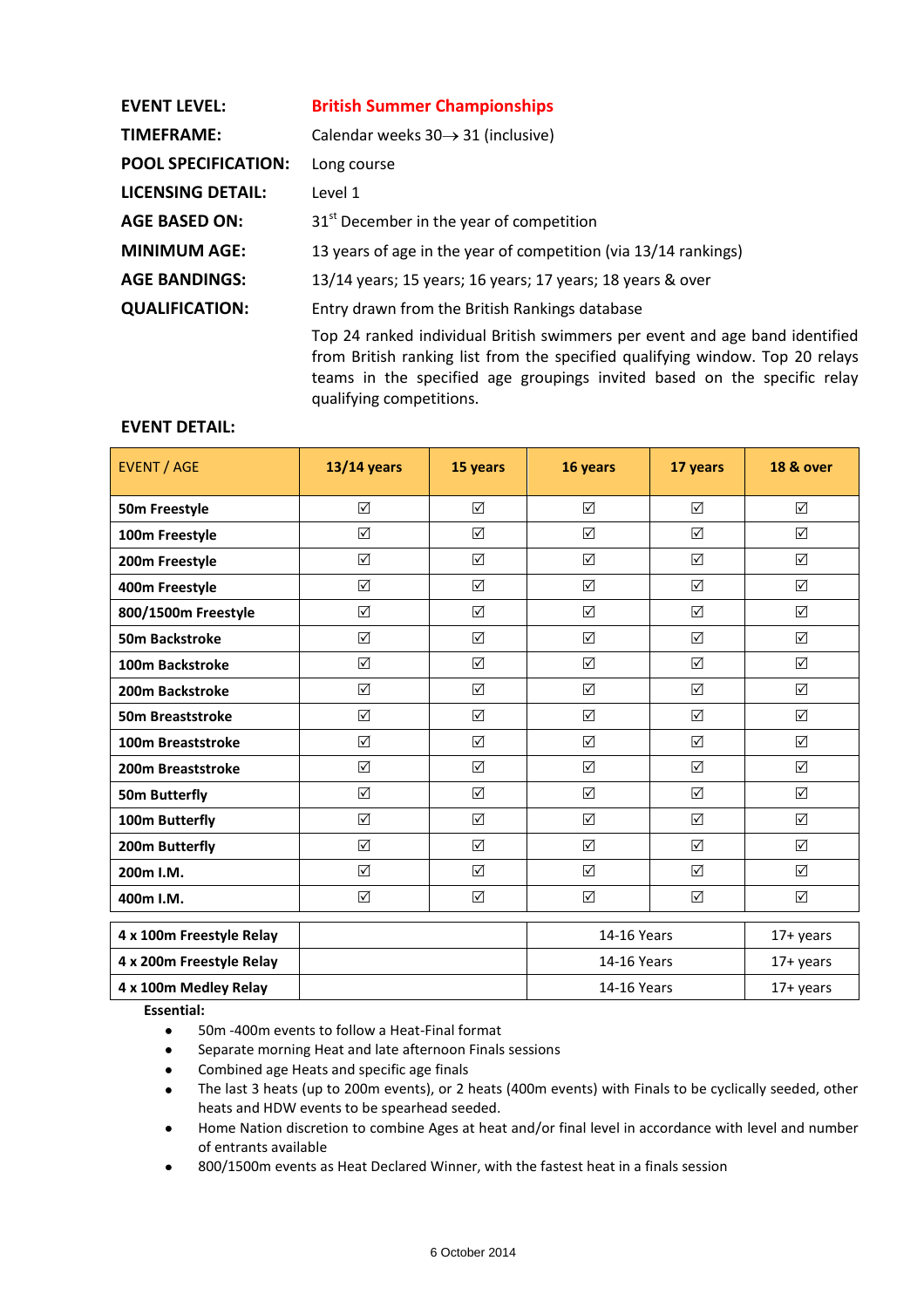| <b>EVENT LEVEL:</b>        | <b>Home Nation Summer Meets</b>                                 |
|----------------------------|-----------------------------------------------------------------|
| TIMEFRAME:                 | Calendar weeks 29 $\rightarrow$ 33 (inclusive)                  |
| <b>POOL SPECIFICATION:</b> | Long course                                                     |
| <b>LICENSING DETAIL:</b>   | Level 1                                                         |
| <b>AGE BASED ON:</b>       | 31 <sup>st</sup> December in the year of competition            |
| <b>MINIMUM AGE:</b>        | 12 years of age in the year of competition (via 12/13 rankings) |
| <b>AGE BANDINGS:</b>       | 12/13 years; 14 years; 15 years; 16 year; 17 years & over       |
| <b>QUALIFICATION:</b>      | Entry drawn from the British Rankings database                  |

Individuals identified from English/Welsh/Scottish ranking list from the specified qualifying window, who have not qualified in that event for British Summer Championships. The number of individuals invited to be set by the individual Home Nation. Relay qualification as set by the individual Home Nation.

Further qualification methods are at the discretion of the individual Home Nation based on the specific competition format, while must maintain the integrity of the qualification window principle.

| <b>EVENT / AGE</b>    | $12/13$ years   | 14 years | 15 years  | 16 years        | 17 and over |
|-----------------------|-----------------|----------|-----------|-----------------|-------------|
| 50m Freestyle         | ☑               | ☑        | ☑         | ☑               | ☑           |
| 100m Freestyle        | ☑               | ☑        | ☑         | ☑               | ☑           |
| 200m Freestyle        | ☑               | ☑        | ☑         | ☑               | ☑           |
| 400m Freestyle        | ☑               | ☑        | ☑         | ☑               | ☑           |
| 800/1500m Freestyle   | ☑               | ☑        | ☑         | ☑               | ☑           |
| <b>50m Backstroke</b> | ☑               | ☑        | ☑         | ☑               | ☑           |
| 100m Backstroke       | ☑               | ☑        | ☑         | $\triangledown$ | ☑           |
| 200m Backstroke       | ☑               | ☑        | ⊠         | ☑               | ☑           |
| 50m Breaststroke      | $\triangledown$ | ☑        | ☑         | ☑               | ☑           |
| 100m Breaststroke     | ☑               | ☑        | ☑         | $\triangledown$ | ☑           |
| 200m Breaststroke     | ☑               | ☑        | ☑         | ☑               | ☑           |
| <b>50m Butterfly</b>  | ☑               | ☑        | ☑         | ☑               | ☑           |
| 100m Butterfly        | ☑               | ☑        | $\sqrt{}$ | ☑               | ☑           |
| 200m Butterfly        | ☑               | ☑        | ☑         | ☑               | $\sqrt{}$   |
| 200m I.M.             | ☑               | ☑        | ☑         | ☑               | ☑           |
| 400m I.M.             | ☑               | ☑        | ☑         | ☑               | ☑           |

### **EVENT DETAIL:**

**Relay Events** | As appropriate to the specific event.

# **SPECIFIC EVENT ISSUES/DETAIL:**

**Essential:**

- 50m -400m events to follow a Heat-Final format  $\bullet$
- Separate Heat and Finals sessions
- The last 3 heats (up to 200m events), or 2 heats (400m events) with Finals to be cyclically seeded, other  $\bullet$ heats and HDW events to be spearhead seeded.
- Home Nation discretion to combine Ages at heat and/or final level in accordance with level and number  $\bullet$ of entrants available
- 800/1500m events as Heat Declared Winner  $\bullet$

#### **Desirable:**

Fastest heat of 800/1500 within a finals session $\bullet$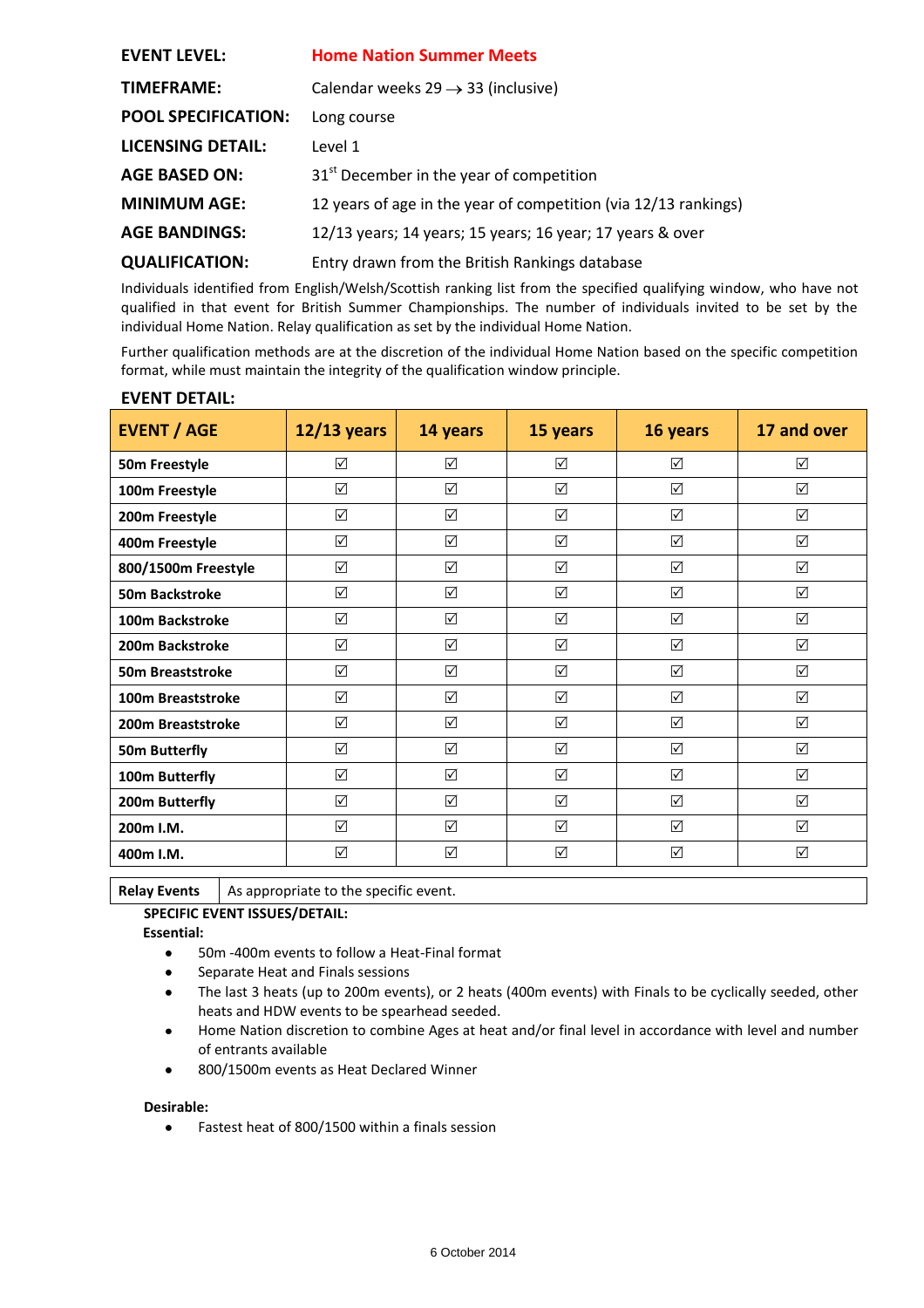| <b>EVENT LEVEL:</b>        | <b>English Regional, Scottish NAGs and Welsh NAGs</b>                  |  |  |
|----------------------------|------------------------------------------------------------------------|--|--|
| <b>TIMEFRAME:</b>          | Calendar weeks $14 \rightarrow 22$ (inclusive)                         |  |  |
| <b>POOL SPECIFICATION:</b> | Long course                                                            |  |  |
| LICENSING DETAIL:          | Level 1                                                                |  |  |
| <b>AGE BASED ON:</b>       | 31 <sup>st</sup> December in the year of competition                   |  |  |
| <b>MINIMUM AGE:</b>        | 11 years of age in the year of competition (via 11/12 qualifying time) |  |  |
| <b>AGE BANDINGS:</b>       | 11/12 years; 13 years; 14 years; 15 years; 16 years; 17 years & ove    |  |  |
| <b>QUALIFICATION:</b>      | Qualification process and standards set by each home nation            |  |  |

### **EVENT DETAIL:**

| <b>EVENT / AGE</b>       | 11/12<br>years | 13 years        | 14 years  | 15 years        | 16 years  | <b>17 &amp; over</b> |
|--------------------------|----------------|-----------------|-----------|-----------------|-----------|----------------------|
| 50m Freestyle            | ☑              | ☑               | ☑         | $\triangledown$ | ☑         | ☑                    |
| 100m Freestyle           | ☑              | ☑               | $\Delta$  | $\triangledown$ | ☑         | ☑                    |
| 200m Freestyle           | ☑              | ☑               | ☑         | ☑               | ☑         | ☑                    |
| 400m Freestyle           | ☑              | ☑               | ☑         | $\triangledown$ | ☑         | ☑                    |
| 800/1500m Freestyle      | ☑              | $\Delta$        | ☑         | ☑               | ☑         | ☑                    |
| <b>50m Backstroke</b>    | $\sqrt{}$      | ☑               | $\sqrt{}$ | ☑               | ☑         | ☑                    |
| 100m Backstroke          | $\Delta$       | $\triangledown$ | $\Delta$  | $\triangledown$ | $\Delta$  | ☑                    |
| 200m Backstroke          | ☑              | ☑               | $\Delta$  | ☑               | ☑         | ☑                    |
| <b>50m Breaststroke</b>  | $\Delta$       | $\Delta$        | $\Delta$  | $\Delta$        | $\Delta$  | $\Delta$             |
| 100m Breaststroke        | ☑              | $\triangledown$ | ☑         | $\triangledown$ | ☑         | ☑                    |
| <b>200m Breaststroke</b> | ☑              | ☑               | ☑         | $\triangledown$ | ☑         | ☑                    |
| <b>50m Butterfly</b>     | ☑              | ☑               | ☑         | $\triangledown$ | ☑         | ☑                    |
| 100m Butterfly           | ☑              | ☑               | ☑         | ☑               | ☑         | ☑                    |
| 200m Butterfly           | ☑              | ☑               | ☑         | ☑               | ☑         | ☑                    |
| 200m I.M.                | ☑              | ☑               | ☑         | ☑               | ☑         | ☑                    |
| 400m I.M.                | $\Delta$       | ☑               | $\sqrt{}$ | ☑               | $\sqrt{}$ | $\sqrt{}$            |
| 4 x 100m Freestyle Relay |                |                 |           | 14-16 Years     |           | $17+$ years          |
| 4 x 200m Freestyle Relay |                |                 |           | 14-16 Years     |           | $17+$ years          |
| 4 x 100m Medley Relay    |                |                 |           | 14-16 Years     |           | $17+$ years          |

#### **SPECIFIC EVENT ISSUES/DETAIL:**

**Essential:**

- 50m , 100m and 200m events Heats and Finals.  $\bullet$
- 400m events as Heat Declared Winner as a minimum.

**Further Relay Events** As appropriate to the specific event.

- 800/1500m events as Heat Declared Winner.
- The last 3 heats of (up to 200m) events with Finals to be cyclically seeded, other heats and HDW events to be spearhead seeded.
- Qualification event for relays at British Summer Nationals: 14-16 years and 17+ in the following events: 4 x 100m  $\bullet$ Freestyle Relay / 4 x 200m Freestyle Relay / 4 x 100m Medley Relay

#### **Desirable:**

- $\bullet$ 400m events Heats and Finals
- The last 2 heats of (400m) events with Finals to be cyclically seeded, other heats to be spearhead seeded.  $\bullet$
- Consideration to be given to individual or sub groups of Ages in heats, eg separate events for 11/12-13; 14-16; 17+  $\bullet$ rather than 11-20 year olds in the same set of heats, which would not be considered an optimal format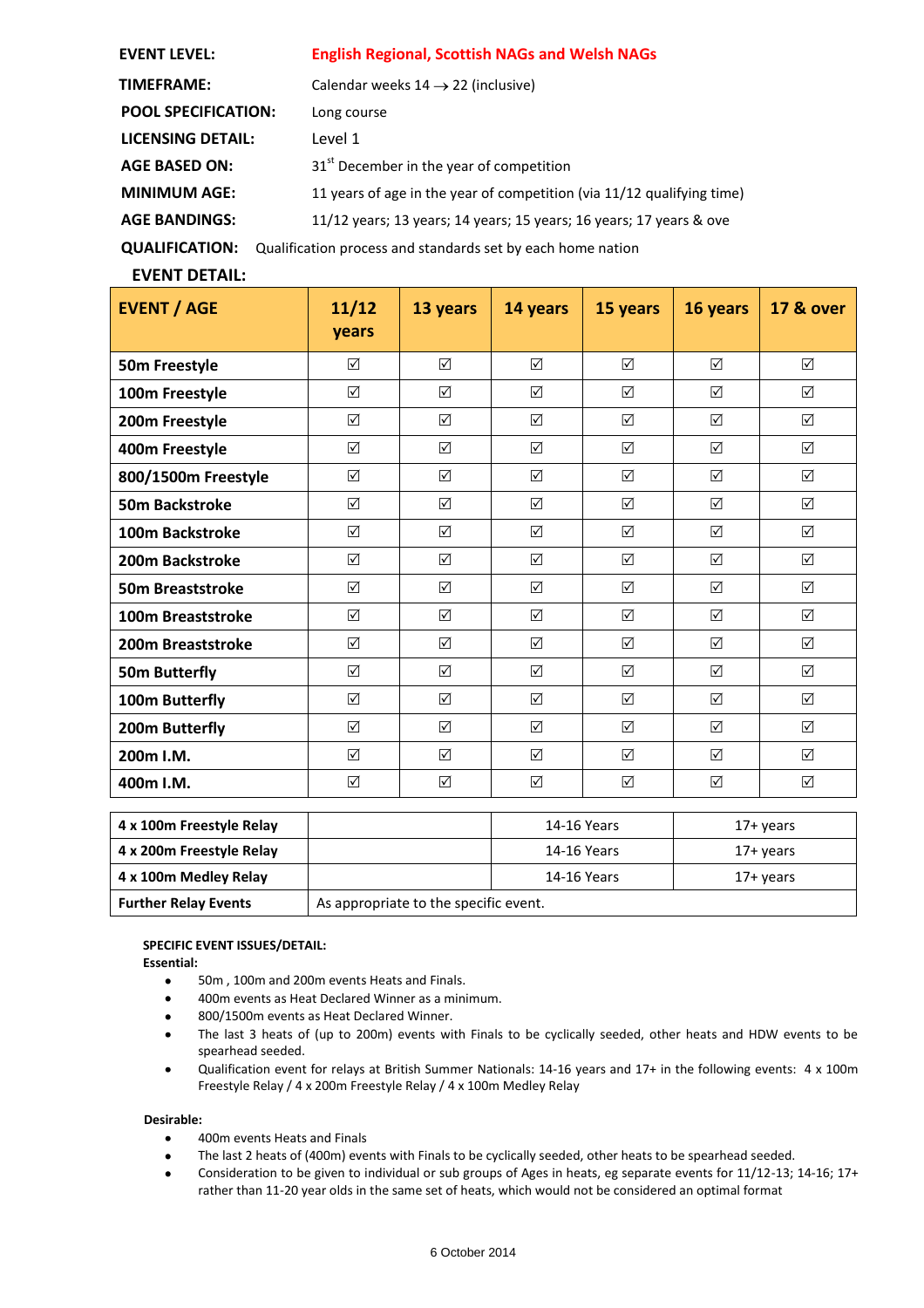| <b>EVENT LEVEL:</b>        | <b>English County, Welsh Regional and Scottish District</b>            |
|----------------------------|------------------------------------------------------------------------|
| <b>TIMEFRAME:</b>          | Calendar weeks $2 \rightarrow 9$ (inclusive)                           |
| <b>POOL SPECIFICATION:</b> | Long or short course                                                   |
| <b>AGE BASED ON:</b>       | 31 <sup>st</sup> December in the year of competition                   |
| <b>MINIMUM AGE:</b>        | 10 years of age in the year of competition (via 10/11 qualifying time) |
| <b>AGE BANDINGS:</b>       | 10/11 years; 12 years; 13 years; 14 years; 15 years; 16 years & over   |
| <b>QUALIFICATION:</b>      | Open entry                                                             |
|                            | Qualification standards set by County/Region/District.                 |

# **EVENT DETAIL:**

| <b>EVENT / AGE</b>      | 10/11<br>years | 12 years | 13 years | 14 years             | 15 years | 16 years<br>& over |
|-------------------------|----------------|----------|----------|----------------------|----------|--------------------|
| 50m Freestyle           | ☑              | ☑        | ☑        | ☑                    | ☑        | ☑                  |
| 100m Freestyle          | ☑              | ☑        | ☑        | ☑                    | ☑        | ☑                  |
| 200m Freestyle          | ☑              | ☑        | ☑        | $\Delta$             | ☑        | ☑                  |
| 400m Freestyle          | ☑              | ☑        | ☑        | $\boxed{\checkmark}$ | ☑        | ☑                  |
| 800/1500m Freestyle     |                | ☑        | ☑        | ☑                    | ☑        | ☑                  |
| <b>50m Backstroke</b>   | $\Delta$       | ☑        | ☑        | $\Delta$             | ☑        | $\sqrt{}$          |
| 100m Backstroke         | ☑              | ☑        | ☑        | $\boxed{\checkmark}$ | ☑        | ☑                  |
| 200m Backstroke         | ☑              | ☑        | ☑        | $\triangledown$      | ☑        | ☑                  |
| <b>50m Breaststroke</b> | $\sqrt{}$      | ☑        | ☑        | $\triangledown$      | ☑        | ☑                  |
| 100m Breaststroke       | ☑              | ☑        | ☑        | ☑                    | ☑        | ☑                  |
| 200m Breaststroke       | ☑              | ☑        | ☑        | $\Delta$             | ☑        | ☑                  |
| <b>50m Butterfly</b>    | ☑              | ☑        | ☑        | ☑                    | ☑        | ☑                  |
| 100m Butterfly          | ☑              | ☑        | ☑        | ☑                    | $\Delta$ | ☑                  |
| 200m Butterfly          | ☑              | ☑        | ☑        | $\triangledown$      | ☑        | ☑                  |
| 100m I.M.               | ☑              | ☑        | ☑        | $\triangledown$      | ☑        | ☑                  |
| 200m I.M.               | $\sqrt{}$      | ☑        | ☑        | $\triangledown$      | ☑        | $\sqrt{}$          |
| 400m I.M.               |                | ☑        | ☑        | $\triangledown$      | ☑        | ☑                  |

**Relay Events** As appropriate to the individual event. No specific requirement.

#### **SPECIFIC EVENT ISSUES/DETAIL:**

#### **Essential:**

- 50m & 100m events Heats and Finals.  $\bullet$
- $\bullet$ 200m events as Heat Declared Winner as a minimum.
- 400m+ events as Heat Declared Winner  $\bullet$
- The last 3 heats of events with Finals to be cyclically seeded, other heats and HDW events to be  $\bullet$ spearhead seeded.

#### **Desirable:**

- 200m events Heats and Finals  $\bullet$
- Consideration to be given to individual or sub groups of Ages in heats, eg separate events for 10/11-12;  $\bullet$ 13-15; 16+ rather than 10-20 year olds in the same set of heats, which would not be considered an optimal format.